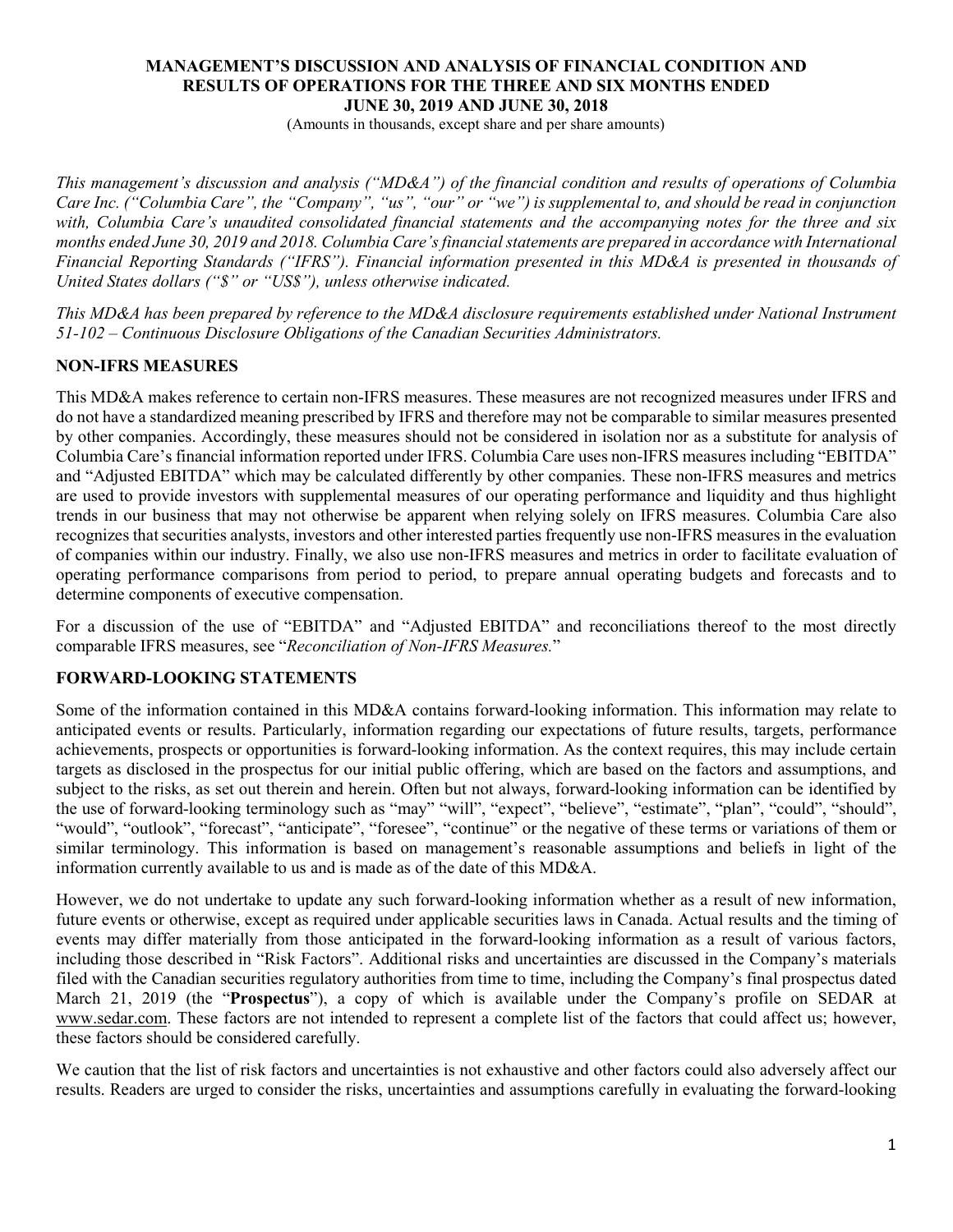information and are cautioned not to place undue reliance on such information. See "Risk Factors" for a discussion of the uncertainties, risks and assumptions associated with these statements.

The purpose of the forward-looking statements is to provide the reader with a description of management's current expectations regarding the Company's financial performance and they may not be appropriate for other purposes; readers should not place undue reliance on forward-looking statements made herein. To the extent any forward-looking information in this MD&A constitutes future-oriented financial information or financial outlook, within the meaning of applicable securities laws, such information is being provided to demonstrate the potential of the Company and readers are cautioned that this information may not be appropriate for any other purpose. Future-oriented financial information and financial outlook, as with forward-looking information generally, are based on current assumptions and subject to risks, uncertainties and other factors. Furthermore, unless otherwise stated, the forward-looking statements contained in this MD&A are made as of the date of this MD&A, and we have no intention and undertake no obligation to update or revise any forward-looking statements, whether as a result of new information, future events or otherwise, except as required by applicable securities laws. The forward-looking statements contained in this MD&A are expressly qualified by this cautionary statement.

# **OVERVIEW OF COLUMBIA CARE**

Columbia Care, formerly known as Canaccord Genuity Growth Company ("CGGC"), was incorporated under the laws of the Province of Ontario on August 13, 2018. On April 26, 2019, the Company completed a reverse takeover ("RTO") transaction and private placement. Following the transaction, the Company's common shares were listed on the Aequitas NEO exchange under the symbol "CCHW", on the OTCQX Best Market under the symbol "CCHWF" and on the Frankfurt Stock Exchange under the symbol "3LP". Our principal activity is the production and sale of cannabis as regulated by the regulatory bodies and authorities of the jurisdictions in which we have activities.

Columbia Care is comprised of the following companies: Columbia Care, LLC, Columbia Care NY, LLC, Curative Health, LLC, Curative Health Cultivation, LLC, Salubrious Wellness Clinic, Inc., Columbia Care Arizona Tempe, LLC, 203 Organix, LLC, Columbia Care Arizona Prescott, LLC, Patriot Care Corp., Apelles Investment Management, LLC, Mission Bay, LLC, Focused Health LLC, Columbia Care Delaware, LLC, Columbia Care Puerto Rico, LLC, Columbia Care Pennsylvania, LLC, Columbia Care OH, LLC, Columbia Care MD, LLC, Better-Gro Companies, LLC d/b/a Columbia Care Florida, Columbia Care New Jersey, LLC, Columbia Care Industrial Hemp, LLC and Columbia Care Eastern Virginia LLC.

We strive to be the premier provider of cannabis-related products in each of our markets. Our mission is to improve and revitalize lives and communities through partnership, research, education and the responsible use of our products as a natural means to alleviate symptoms and improve the quality of life of our patients and customers.

# **HOW WE ASSESS OUR BUSINESS**

We utilize several metrics to measure and track the performance and progress of our business. We refer to certain key performance indicators used by us and generally also used by our competitors in the global cannabis industry. Some of the metrics used by us are not defined under IFRS. See *Reconciliation of Non-IFRS Measures*.

### *Revenue*

In accordance with IFRS 15, revenue is recognised when a customer obtains control of promised goods or services. The amount of revenue reflects the consideration to which Columbia Care expects to be entitled to receive in exchange for these goods or services. Columbia Care applies the following five-step analysis to determine whether, how much and when revenue is recognised: (1) Identify the contract with the customer; (2) Identify the performance obligation in the contract; (3) Determine the transaction price; (4) Allocate the transaction price to the performance obligation in the contract; and (5) Recognise revenue when or as Columbia Care satisfies a performance obligation.

Under IFRS 15, revenue from the sale of medicinal cannabis and derivative products is generally recognised at a point in time when control over the goods has been transferred to the customer. Payment is generally due prior to transfer of the goods and is recognised as revenue upon the satisfaction of the performance obligation. Columbia Care satisfies its performance obligation and transfers control upon delivery and acceptance by the customer, the timing of which is consistent with Columbia Care's previous revenue recognition policy. In instances where customers pay an annual membership fee, the customer will generally receive the benefit of the membership evenly over the period and as a result, Columbia Care will recognise revenue using an output method measure of progress on a straight-line basis over the membership period.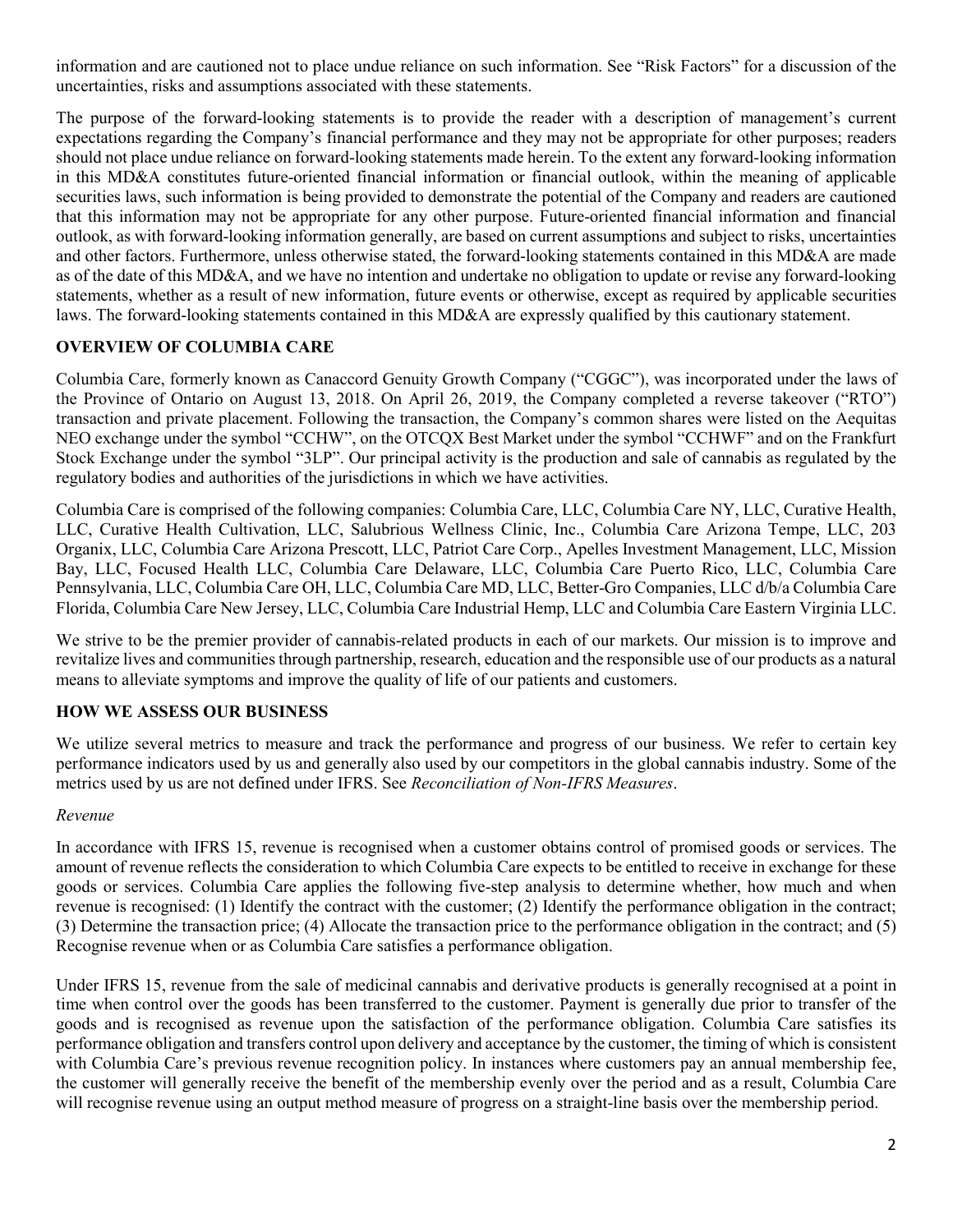## *Gross Profit before Fair Value Adjustments to Biological Assets and Inventory*

Gross Profit before Fair Value Adjustments to Biological Assets and Inventory reflects our revenue less our production costs primarily consisting of labor, materials, consumables, supplies, overhead, amortization on production equipment, shipping, packaging and other expenses required to produce cannabis products.

### *Gross Profit after Fair Value Adjustments to Biological Assets and Inventory*

Production costs related to the transformation of biological assets to the point of harvest are capitalized and included in the fair value measurement of the biological assets. Once goods are sold, the associated capitalized costs are recognized as production costs in the statement of operations for the period.

Gross Profit after Fair Value Adjustments to Biological Assets and Inventory is based on Gross Profit before Fair Value Adjustments to Biological Assets and Inventory and includes fair value adjustments to our biological assets, consisting of cannabis plants measured at fair value less cost to sell up to the point of harvest and is inclusive of capitalized production costs. Harvested cannabis is transferred from biological assets at their fair value less cost to sell at harvest, which becomes the deemed cost for inventory which, upon sale, the fair value cost adjustment portion is expensed to finished harvest inventory sold. Gross profit before gain or loss on biological assets represents profit earned before the net impact of fair value adjustments and finished harvest inventory sold cost of sales that result from the transformation of biological assets.

As discussed in the notes to our financial statements, there is no active market for unharvested plants in certain states, and determination of the fair value of the biological assets requires us to make assumptions about how market participants assign fair values to these assets. These assumptions primarily relate to estimating the stage of growth of the cannabis plant, selling and other fulfillment costs, average selling prices and expected yields for the plants. See *Critical Accounting Estimates – Biological Assets*.

# *Operating Expenses*

Operating expenses primarily include salaries and benefits, professional fees, rent and facilities expenses, travel-related expenses, advertising and promotion expenses, licenses, fees and taxes, office supplies and pursuit expenses related to outside services, share-based compensation and other general and administrative expenses.

### *EBITDA*

We believe EBITDA is a useful measure to assess the performance of Columbia Care as it provides meaningful operating results by excluding the effects of expenses that are not reflective of our operating business performance. We define EBITDA as net income (loss) before (i) depreciation; (ii) income taxes; and (iii) interest expense and debt amortization. See *Reconciliation of Non-IFRS Measures*.

# *Adjusted EBITDA*

We believe Adjusted EBITDA is a useful measure to assess the performance of Columbia Care as it provides more meaningful operating results by excluding the effects of expenses that are not reflective of our operating business performance and other one-time or non-recurring expenses. We define Adjusted EBITDA as EBITDA before (i) fair value gains or costs arising from biological assets; (ii) share-based compensation expense; and (iii) other non-recurring items deemed unrelated to current operations. See *Reconciliation of Non-IFRS Measures*.

### **COLUMBIA CARE OBJECTIVES AND FACTORS AFFECTING OUR PERFORMANCE**

Our strategy to grow our business is comprised of five key components:

- 1) Expansion and development within and outside our current footprint
- 2) Pharmaceutical quality
- 3) Intellectual property
- 4) National branding
- 5) Distribution diversification

Columbia Care's performance and future success is dependent on several factors. These factors are also subject to inherent risks and challenges, some of which are discussed below.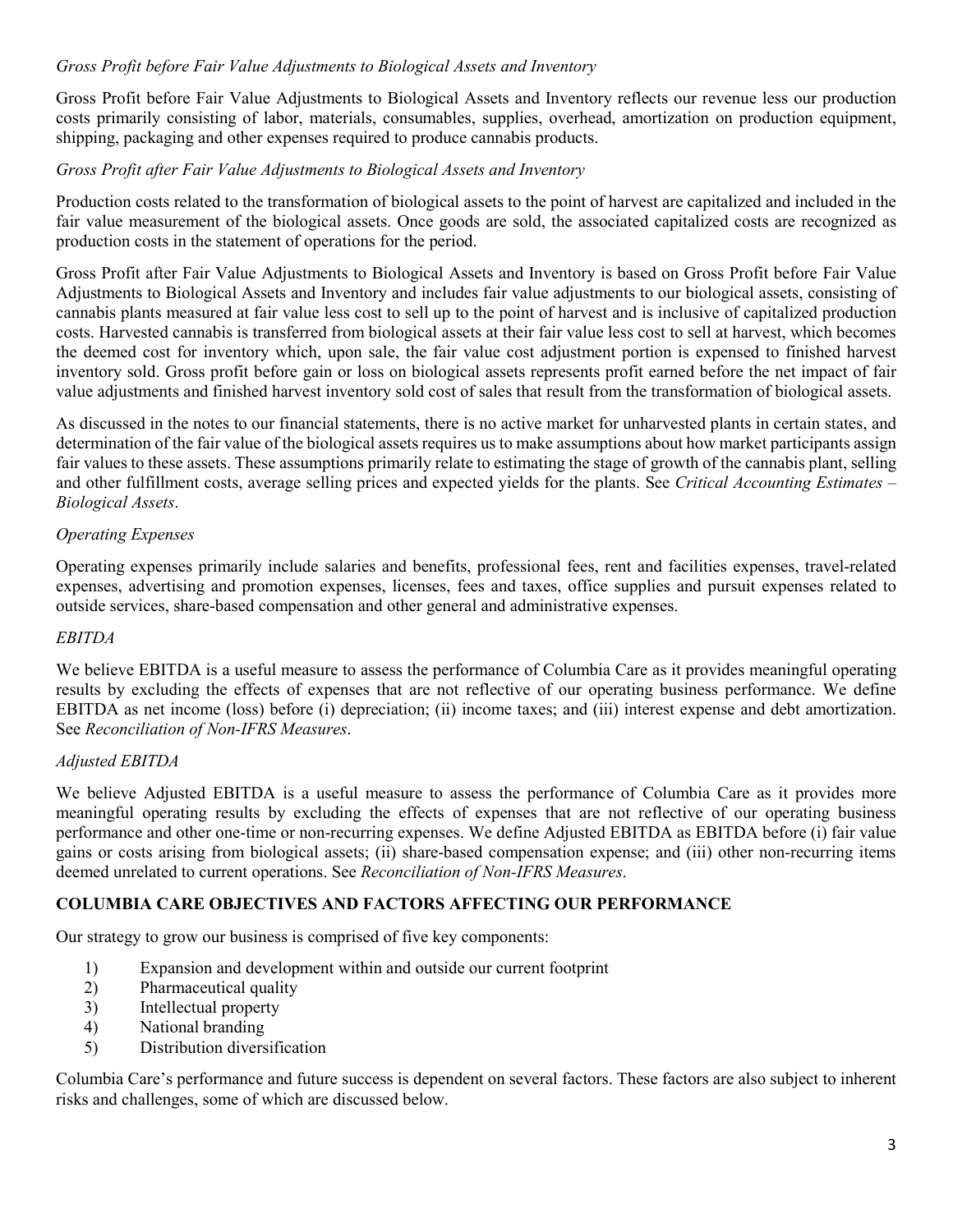# Branding

Columbia Care has established a national branding strategy across each of the jurisdictions in which it operates. Maintaining and growing Columbia Care's brand appeal domestically and internationally is critical to its continued success.

# Regulation

Columbia Care is subject to the local and federal laws in the jurisdictions in which it operates. Outside of the United States, Columbia Care's products may be subject to tariffs, treaties and various trade agreements as well as laws affecting the importation of consumer goods. Columbia Care holds all required licenses for the production and distribution of its products in the jurisdictions in which it operates and continuously monitors changes in laws, regulations, treaties and agreements.

## Product Innovation and Consumer Trends

Columbia Care's business is subject to changing consumer trends and preferences, which is dependent, in part, on continued consumer interest in new products. The success of new product offerings, depends upon a number of factors, including Columbia Care's ability to (i) accurately anticipate customer needs; (ii) develop new products that meet these needs; (iii) successfully commercialize new products; (iv) price products competitively; (v) produce and deliver products in sufficient volumes and on a timely basis; and (vi) differentiate product offerings from those of competitors.

### Growth Strategies

Columbia Care has a successful history of growing revenue and it believes it has a strong domestic and international growth strategy aimed at continuing its strong rate of growth. Columbia Care's future depends, in part, on Management's ability to implement its growth strategy including (i) product innovations; (ii) penetration into new markets; (iii) growth in pharmaceutical and distributor partnerships; (iv) future development of e-commerce distribution capabilities; and (v) improvements in operating income, gross profit and operating expense margins. The ability of Columbia Care to implement this growth strategy depends, among other things, on its ability to develop new products that appeal to consumers, maintain and expand brand loyalty, maintain and improve pharmaceutical quality products and brand recognition, maintain and improve competitive position in the markets, and identify and successfully enter and market products in new geographic areas and segments.

# **RECENT DEVELOPMENTS**

Below is a summary of recent developments:

- In April 2019, we completed a merger transaction with CGGC, resulting in our common units being exchanged for shares which are trading on the NEO exchange in Canada.
- In April 2019, we opened our first dispensary in San Diego, marking our entry into the important California market.
- In June 2019, we launched our Columbia National Credit program across the United States and with the program we became the first and only cannabis company in the United States capable of directly accepting a credit card for cannabis purchases.
- In July 2019, we expanded into the highly-regulated and limited license state of Florida with the grand opening of our Gainesville dispensary.

# **SELECTED FINANCIAL INFORMATION**

We report results of operations of our affiliates from the date control commences, either through the purchase of the business or control through a management agreement. The following selected financial information includes only the results of operations following the establishment of control of our affiliates. Accordingly, the information included below may not be representative of the results of operations if such affiliates had included their results of operations for the entire reporting period.

The following table sets forth selected consolidated financial information derived from our unaudited consolidated financial statements, the consolidated financial statements, and the respective accompanying notes prepared in accordance with IFRS.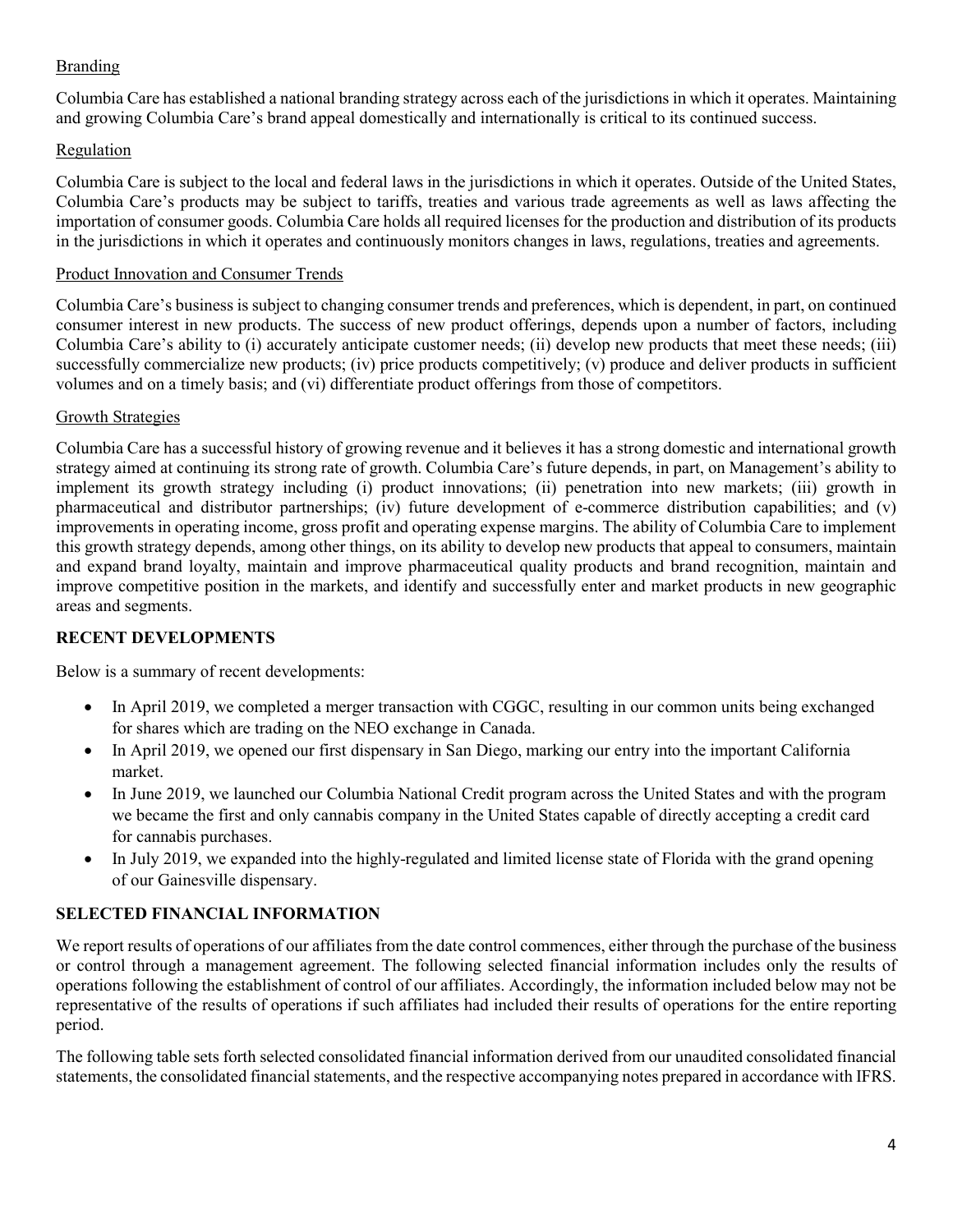During the periods discussed herein, we have not made business acquisitions or discontinued operations, and our accounting policies have remained consistent. The selected and summarized consolidated financial information below may not be indicative of Columbia Care's future performance.

Statement of operations:

|                                                           | <b>Three Months Ended</b> |                         |    | <b>Six Months Ended</b> |    |                         |    |                         |
|-----------------------------------------------------------|---------------------------|-------------------------|----|-------------------------|----|-------------------------|----|-------------------------|
|                                                           |                           | <b>June 30,</b><br>2019 |    | <b>June 30,</b><br>2018 |    | <b>June 30,</b><br>2019 |    | <b>June 30,</b><br>2018 |
| Revenues, net                                             | \$                        | 19,297                  | \$ | 9,571                   | \$ | 32,167                  | \$ | 18,420                  |
| Production costs                                          |                           | (13,868)                |    | (4,196)                 |    | (22, 337)               |    | (9,632)                 |
| Gross profit excluding change in fair value of biological |                           |                         |    |                         |    |                         |    |                         |
| assets and inventory sold                                 |                           | 5,429                   |    | 5,375                   |    | 9,830                   |    | 8,788                   |
| Decrease in fair value of inventory sold                  |                           | (11, 373)               |    | (14, 498)               |    | (23,229)                |    | (26, 239)               |
| Increase in fair value of biological assets               |                           | 11,178                  |    | 14,313                  |    | 16,430                  |    | 23,858                  |
| Gross profit                                              |                           | 5,234                   |    | 5,190                   |    | 3,031                   |    | 6,407                   |
| Operating expenses                                        |                           | (39,269)                |    | (7, 726)                |    | (61, 194)               |    | (17, 177)               |
| Other income (expense), net                               |                           | 671                     |    | (1,177)                 |    | 282                     |    | (1,921)                 |
| Provison for income taxes                                 |                           | (354)                   |    | (517)                   |    | (969)                   |    | (1,236)                 |
| Net loss                                                  |                           | (33,718)                |    | (4,230)                 |    | (58, 850)               |    | (13,927)                |
| Net loss attributable to non-controlling interest         |                           | (76)                    |    | (206)                   |    | (348)                   |    | (467)                   |
| Net loss attributable to Columbia Care Inc.               | \$                        | (33, 642)               | \$ | (4, 024)                | \$ | (58, 502)               | \$ | (13, 460)               |

Summary of balance sheet items:

|                          |   | <b>June 30,</b> | December 29, |         |  |  |  |
|--------------------------|---|-----------------|--------------|---------|--|--|--|
|                          |   | 2019            | 2018         |         |  |  |  |
| Total Assets             | S | 352,618         | S            | 233,927 |  |  |  |
| <b>Total Liabilities</b> | S | 72,762          | -S           | 30,238  |  |  |  |
| Shareholders' Equity     | S | 279,856         |              | 203,689 |  |  |  |

### **RESULTS OF OPERATIONS**

# *Comparison of the Three and Six Months Ended June 30, 2019 and 2018*

The following table summarizes our results of operations for the three and six months ended June 30, 2019 and 2018:

|                                                   |           |             | Three Months ended June 30, |         | Six Months ended June 30, |                |                |               |  |
|---------------------------------------------------|-----------|-------------|-----------------------------|---------|---------------------------|----------------|----------------|---------------|--|
|                                                   |           |             | $\frac{6}{6}$               |         |                           |                |                | $\frac{0}{0}$ |  |
|                                                   | 2019      | 2018        | \$ Change                   | Change  | 2019                      | 2018           | \$ Change      | Change        |  |
| Revenues, net                                     | 19,297    | 9,571<br>\$ | S<br>9,726                  | 102%    | \$<br>32,167              | S.<br>18,420   | S<br>13,747    | 75%           |  |
| Production costs                                  | (13,868)  | (4,196)     | (9,672)                     | 231%    | (22, 337)                 | (9,632)        | (12,705)       | 132%          |  |
| Gross profit excluding change in fair value of    |           |             |                             |         |                           |                |                |               |  |
| biological assets and inventory sold              | 5,429     | 5,375       | 54                          | $1\%$   | 9,830                     | 8,788          | 1,042          | 12%           |  |
| Decrease in fair value of inventory sold          | (11, 373) | (14, 498)   | 3,125                       | $-22\%$ | (23, 229)                 | (26,239)       | 3,010          | $-11%$        |  |
| Increase in fair value of biological assets       | 11,178    | 14,313      | (3,135)                     | $-22\%$ | 16,430                    | 23,858         | (7, 428)       | $-31%$        |  |
| Gross profit                                      | 5,234     | 5,190       | 44                          | $1\%$   | 3,031                     | 6,407          | (3,376)        | $-53%$        |  |
| Operating expenses                                | (39,269)  | (7, 726)    | (31, 543)                   | 408%    | (61, 194)                 | (17, 177)      | (44, 017)      | 256%          |  |
| Loss from operations                              | (34,035)  | (2, 536)    | (31, 499)                   | 1242%   | (58, 163)                 | (10,770)       | (47, 393)      | 440%          |  |
| Other income (expense), net                       | 671       | (1, 177)    | 1,848                       | $-157%$ | 282                       | (1,921)        | 2,203          | $-115%$       |  |
| Loss before provision for income taxes            | (33,364)  | (3,713)     | (29,651)                    | 799%    | (57, 881)                 | (12,691)       | (45,190)       | 356%          |  |
| Provision for income taxes                        | (354)     | (517)       | 163                         | $-32%$  | (969)                     | (1,236)        | 267            | $-22%$        |  |
| Net loss                                          | (33,718)  | (4,230)     | (29, 488)                   | 697%    | (58, 850)                 | (13,927)       | (44, 923)      | 323%          |  |
| Net loss attributable to non-controlling interest | (76)      | (206)       | 130                         | $-63%$  | (348)                     | (467)          | 119            | $-25%$        |  |
| Net loss attributable to Columbia Care Inc.       | (33, 642) | (4,024)     | (29,618)<br>S.              | 736%    | (58, 502)<br>ъ.           | (13,460)<br>S. | (45,042)<br>S. | 335%          |  |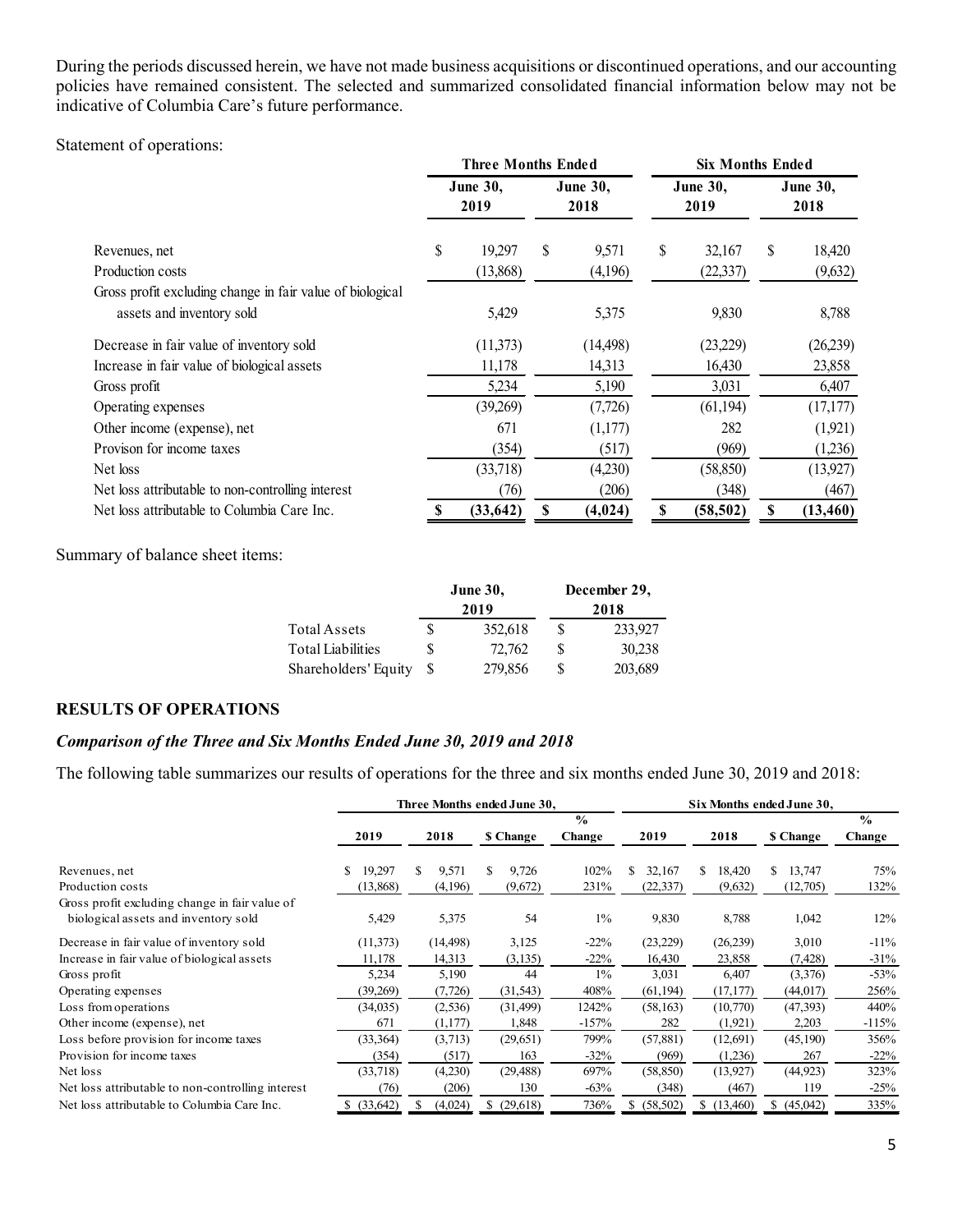### *Revenue*

The increase in revenue for the three and six months ended June 30, 2019, as compared to the prior year periods was primarily driven by expansion of our dispensary network and by additional sales through our existing dispensaries.

# *Gross Profit*

The increase in gross profit before fair value adjustments to biological assets and inventory for three and six months ended June 30, 2019, as compared to the prior year periods was due to volume growth of our business.

The decrease in gross profit after changes in the fair value of biological assets and inventory sold for the six months ended June 30, 2019, as compared to the prior year period was due to fair value adjustments related to decreased volume of unharvested plants and inventory.

# *Operating Expenses*

The increase of \$31,543 in operating expenses for the three months ended June 30, 2019, as compared to the prior year period, was primarily attributable to \$11,071 of listing fee expense, \$7,338 increase to share-based compensation due to issuances of equity awards in 2019 as well as forfeitures of awards in 2018, and \$4,786 increase to professional fees, partly driven by our RTO transaction and compliance expenses related to being a public company. In addition, salary and benefits costs increased by \$4,138 as we expanded our operations and increased the size and scope of our administrative functions. The remaining increase of \$4,210 was primarily due to higher facilities and office expenses.

The increase of \$44,017 in operating expenses for the six months ended June 30, 2019, as compared to the prior year period, was primarily attributable to \$11,328 increase to professional fees, partly driven by transaction expenses related to our RTO, \$11,071 listing fee expense, \$8,781 increase to share-based compensation and \$6,630 increase to salary and benefits costs. The remaining increase of \$6,207 was primarily due to higher facilities and office expenses.

# *Other Income (Expense), Net*

The increase in other income (expense), net for the three and six months ended June 30, 2019, as compared to the prior year periods was due to the repayment of the majority of our debt obligations during 2018, a realized foreign exchange gain of \$852 in connection with our RTO and increased interest income offset by higher interest expenses recorded due to the adoption of IFRS 16.

# *Adjusted EBITDA*

The decrease in Adjusted EBITDA for the three and six months ended June 30, 2019, as compared to the prior year periods was primarily driven by increases in professional fees and facility costs. See *Non-IFRS Measures*.

Our future financial results are subject to significant potential fluctuations caused by, among other things, fair value adjustments to biological assets and inventory sold, growth of sales volume in new and existing markets, and our ability to control operating expenses. In addition, our financial results may be impacted significantly by changes to the regulatory environment in which we operate, both on a local, state and federal level.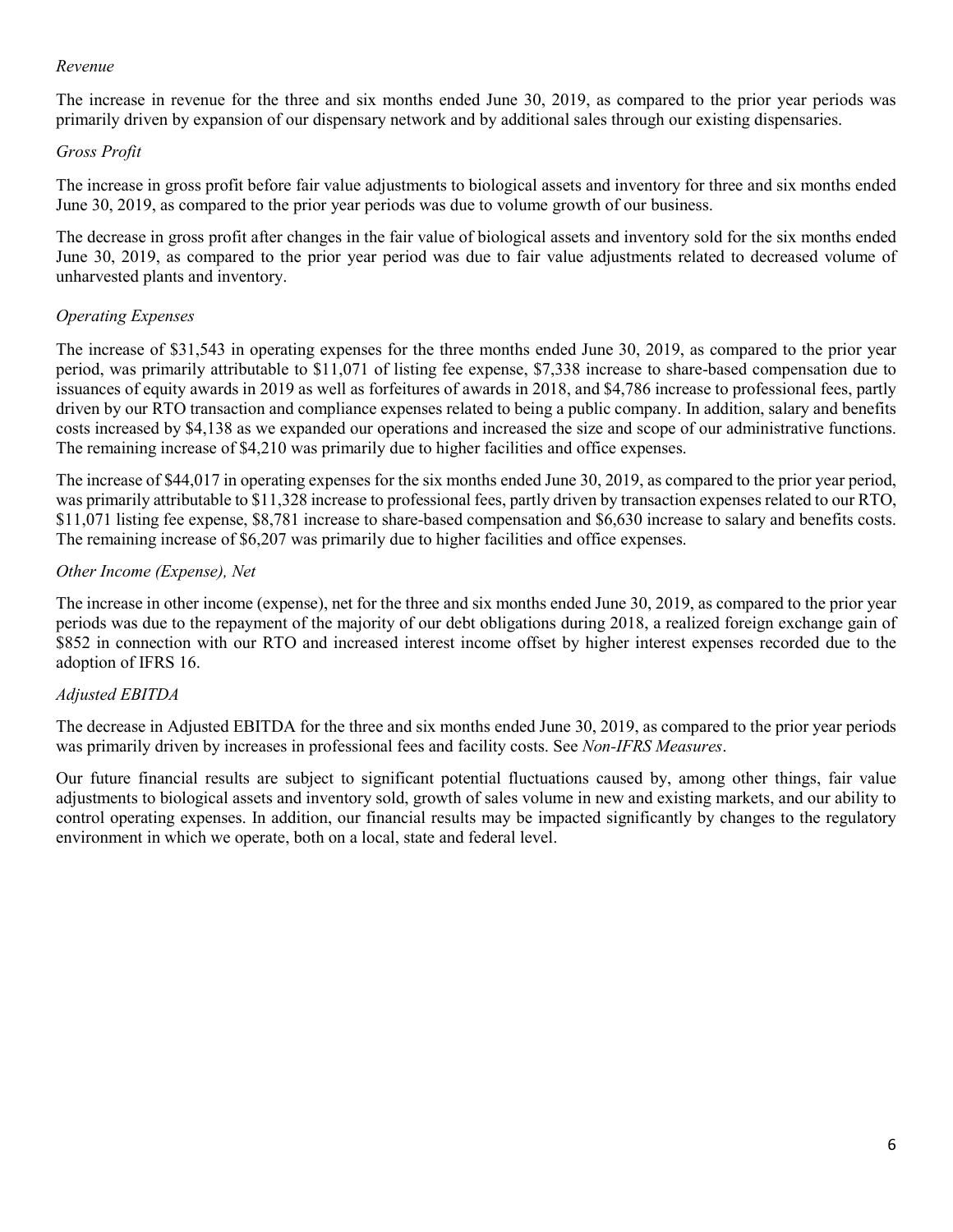### **Reconciliation of Non-IFRS Measures**

The following table provides a reconciliation of net loss for the period to EBITDA and Adjusted EBITDA for the three and six months ended June 30, 2019 and 2018:

|                                             | Three Months ended |           |          |          |      | <b>Six Months ended</b> |          |           |  |  |
|---------------------------------------------|--------------------|-----------|----------|----------|------|-------------------------|----------|-----------|--|--|
|                                             |                    | June 30,  |          | June 30, |      | <b>June 30,</b>         | June 30, |           |  |  |
|                                             |                    | 2019      |          | 2018     |      | 2019                    |          | 2018      |  |  |
| Net loss                                    | \$                 | (33,718)  | \$       | (4,230)  | -S   | (58, 850)               | \$       | (13, 927) |  |  |
| Income tax                                  |                    | 354       |          | 517      |      | 969                     |          | 1,236     |  |  |
| Depreciation and amortization               |                    | 3,159     |          | 1,167    |      | 6,029                   |          | 2,148     |  |  |
| Interest expense, net and debt amortization |                    | 378       |          | 846      |      | 825                     |          | 1,565     |  |  |
| <b>EBITDA</b>                               |                    | (29, 827) | <b>S</b> | (1,700)  | - \$ | (51, 027)               | -S       | (8,978)   |  |  |
| Adjustments:                                |                    |           |          |          |      |                         |          |           |  |  |
| Share-based compensation                    |                    | 7,157     |          | (180)    |      | 11,389                  |          | 2,608     |  |  |
| Net impact, FV of biological assets         |                    |           |          |          |      |                         |          |           |  |  |
| and inventory sold                          |                    | 195       |          | 185      |      | 6,799                   |          | 2,381     |  |  |
| Listing fee expense                         |                    | 11,071    |          | -        |      | 11,071                  |          |           |  |  |
| <b>Adjusted EBITDA</b>                      |                    | (11, 404) | S        | (1,695)  | S    | (21,768)                | S        | (3,989)   |  |  |

The adjustment for interest expense, net and debt amortization includes the sum of interest income and interest expense presented on our statements of operations and the revaluation of derivative liability, which is presented on our statements of cash flows. Share-based compensation is the sum of equity-based compensation expense and deferred compensation expense, which are presented in our statements of cash flows.

# **Liquidity and Capital Resources**

Our primary need for liquidity is to fund working capital requirements of our business, capital expenditures, debt service and for general corporate purposes. Our primary source of liquidity is funds generated by financing activities. Our ability to fund our operations, to make capital expenditures, to make scheduled debt payments and to repay or refinance indebtedness depends on our future operating performance and cash flows, which are subject to prevailing economic conditions and financial, business and other factors, some of which are beyond our control.

As of June 30, 2019, we had \$125,310 of cash and \$180,264 of working capital (current assets less current liabilities), compared with \$46,241 of cash and \$144,813 of working capital as of December 29, 2018. The increase of \$35,451 in our working capital was primarily due to our reverse takeover transaction.

We expect that our cash on hand and cash provided by operations will allow us to meet our capital requirements and operational needs for the next twelve months. As of June 30, 2019, there were no regulatory capital requirements applicable to our industry.

### *Recent Financing Transactions*

# *Working Capital Loan*

In July 2016, we obtained working capital loans from various lenders, at a stated interest rate of 10% and a maturity date of July 11, 2019. The loans were unsecured. Cash interest was paid in arrears on July 31, 2018 and on each quarterly anniversary thereafter. We could prepay the loans, in whole or in part, upon not less than three business days prior with written notice. In December 2018, \$650 in loan principal was repaid while the remaining \$300 principal balance was repaid in January 2019.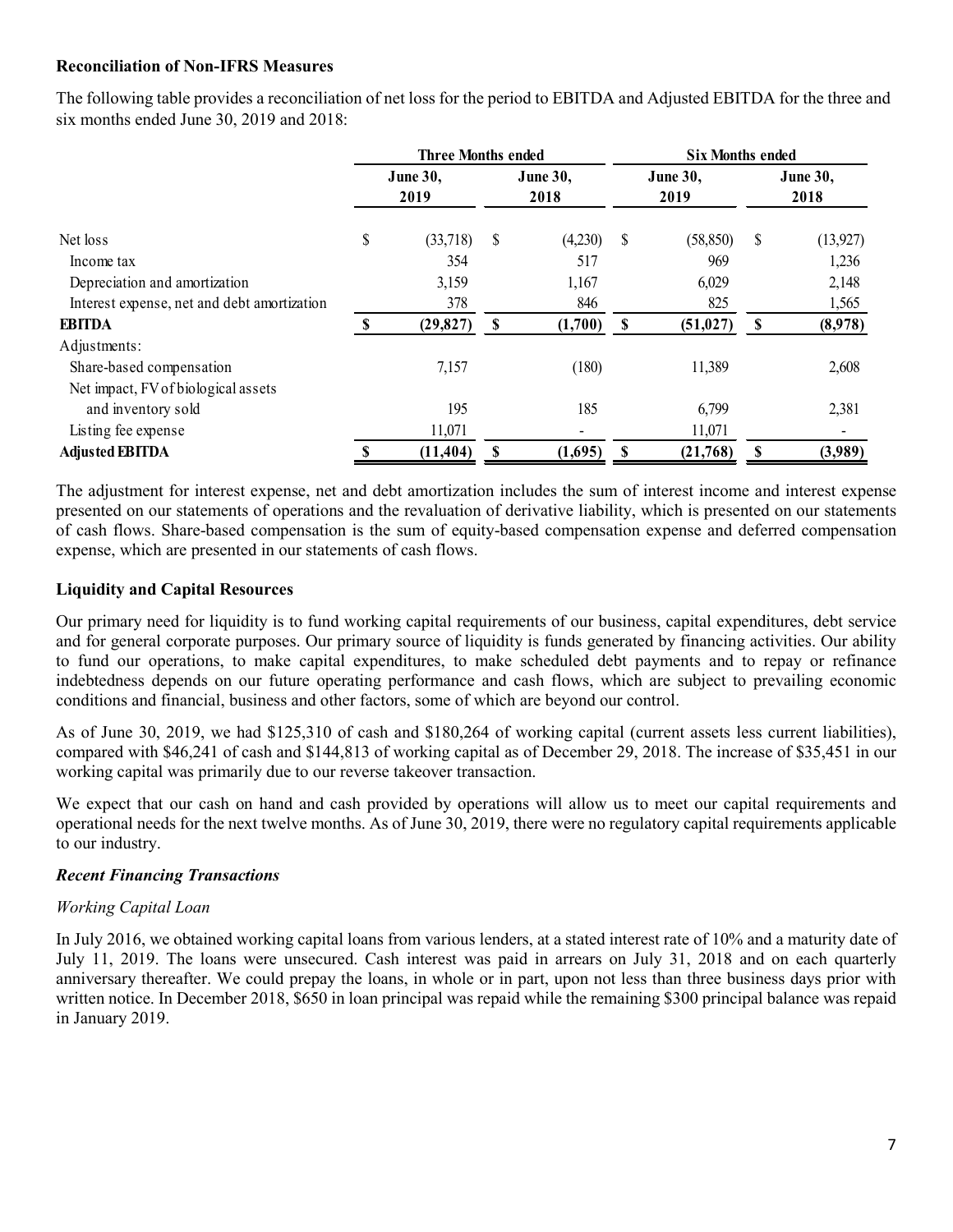## *Term Debt*

### *Real Estate Debt*

In January 2016, we entered into a loan and security agreement with various individuals. The agreement had a stated interest rate of 7% with a maturity date of January 25, 2019. The aggregate principal amount of the loans per an amendment dated March 31, 2017 was increased from \$10,000 to \$12,000. As of December 29, 2018, the outstanding principal balance was \$3,795.

Under the terms of the loan, we issued 11,230 and 31,814 warrants during the years ended December 30, 2017 and December 31, 2016, respectively, at an exercise price of \$0.01.

The loans could be prepaid prior to the second anniversary of the closing date with the consent of the lenders. At any time following the second anniversary of the closing date, the loans could be prepaid in whole or in part not less than three business days' prior written notice to the lenders. The loans were collateralized by various real estate holdings of Columbia Care.

In December 2018, \$8,005 was repaid or converted to common units while the remaining \$3,795 was repaid or converted to common units in January 2019.

### *Note Payable – Former Member*

On July 6, 2016 we purchased a 10% minority interest from a former member in Columbia Care Arizona Tempe DE, LLC, for a total of \$1,000, which was payable as follows: \$250 upon the execution of the agreement; \$150 payable on or before January 1, 2017 (which was paid in 2016) and; \$600 payable in twelve equal quarterly payments commencing April 1, 2017 and continuing through January 1, 2020. The note is non-interest bearing and is guaranteed by Columbia Care and its managing members.

The purchase of the non-controlling interest in the amount of \$1,000 is reflected in the changes in Stockholders' Equity section of the accompanying financial statements.

As of June 30, 2019, there was \$100 remaining in outstanding principal on the note.

### *Cash Flows*

The following table summarizes the sources and uses of cash or each of the periods presented:

|                                           | <b>Six Months ended</b> |                         |                         |           |  |  |  |  |
|-------------------------------------------|-------------------------|-------------------------|-------------------------|-----------|--|--|--|--|
|                                           |                         | <b>June 30,</b><br>2019 | <b>June 30,</b><br>2018 |           |  |  |  |  |
| Net cash used in operating activities     | S                       | (42, 294)               | S                       | (14, 115) |  |  |  |  |
| Net cash used in investing activities     |                         | (31,405)                |                         | (5,933)   |  |  |  |  |
| Net cash provided by financing activities |                         | 152,768                 |                         | 21,356    |  |  |  |  |
| Net increase in cash and cash equivalents |                         | 79,069                  |                         | 1,308     |  |  |  |  |

### *Operating Activities*

During the six months ended June 30, 2019, operating activities used \$42,294 of cash, primarily resulting from net loss of \$58,850 and net cash used in changes in operating assets and liabilities of \$18,831, partially offset by the listing fee expense of \$11,071, equity-based compensation expense of \$7,648, change in the fair value of biological assets of \$6,799, depreciation and amortization of \$6,029 and deferred compensation expense of \$3,741. Cash used due to changes in operating assets and liabilities was primarily due to increases in non-current assets of \$47,161, biological assets of \$6,748 and prepaid expenses and other assets of \$4,625, partially offset by increases in long-term liabilities of \$33,698 and current liabilities of \$6,537.

During the six months ended June 30, 2018, operating activities used \$14,115 of cash, primarily resulting from net loss of \$13,297 and net cash used in changes in operating assets and liabilities of \$7,766, partially offset by depreciation and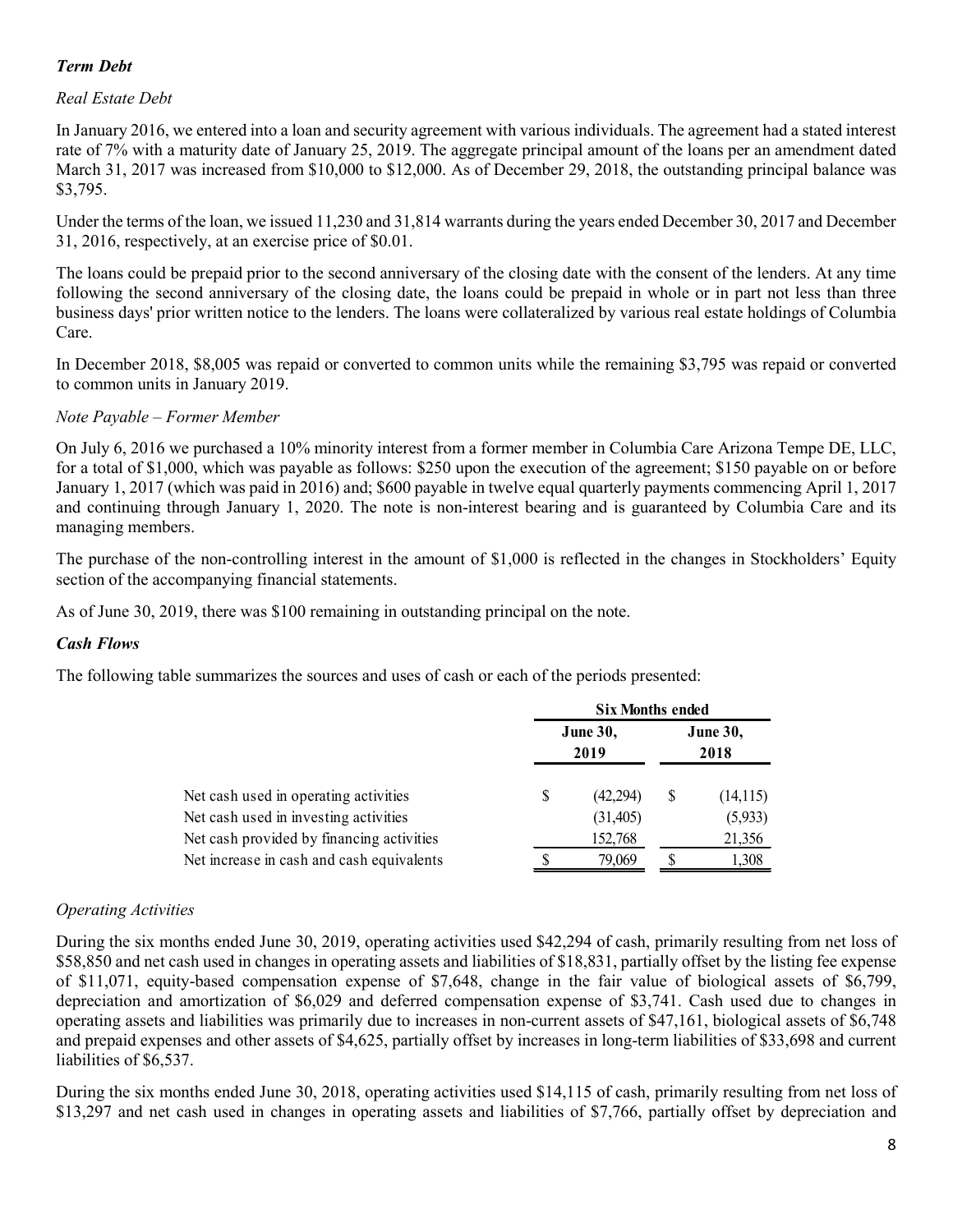amortization of \$2,148, equity-based compensation expense of \$504, deferred compensation expense of \$2,104, and change in fair value of biological assets of \$2,380. Cash used in changes in operating assets and liabilities was primarily due to increases in biological assets of \$4,317 and decreases in current liabilities of \$2,259.

### *Investing Activities*

During the six months ended June 30, 2019, investing activities used \$31,405 of cash, consisting of purchases of property and equipment of \$28,587, and cash paid for deposits of \$4,131, partially offset by cash received from deposits of \$1,759.

During the six months ended June 30, 2018, investing activities used \$5,933 of cash, primarily consisting of \$4,391 in purchases of property and equipment, and the purchase of Mission Bay of \$2,000.

### *Financing Activities*

During the six months ended June 30, 2019, financing activities provided \$152,768 of cash, consisting of \$157,359 in proceeds received from the issuance of equity, partially offset by lease payments of \$2,062 and debt repayment of \$1,695.

During the six months ended June 30, 2018, financing activities provided \$21,356 of cash, consisting of \$14,874 in proceeds received from the issuance of equity and \$6,482 in proceeds from the issuance of debt and warrants.

### **Contractual Obligations and Commitments**

The following table summarizes contractual obligations as of June 30, 2019 and the effects that such obligations are expected to have on Columbia Care's liquidity and cash flows in future periods:

|                                                 | <b>Payments Due by Period</b> |               |        |              |           |                                                |    |             |  |  |  |
|-------------------------------------------------|-------------------------------|---------------|--------|--------------|-----------|------------------------------------------------|----|-------------|--|--|--|
|                                                 | <b>Total</b>                  |               | Year 1 |              | Years 2-5 |                                                |    | Years $5+$  |  |  |  |
| Lease commitments $(1)$<br>Debt obligations (2) |                               | 49.949<br>100 | S.     | 7.741<br>100 |           | $\frac{1}{22,882}$<br>$\overline{\phantom{0}}$ | S. | 19.326<br>- |  |  |  |
| Total                                           |                               | 50,049        |        | 7.841        |           | 22,882                                         |    | 19.326      |  |  |  |

---------------------

- (1) Amounts in the table reflect minimum payments due for Columbia Care's leased facilities under various lease agreements that expire through May 2029.
- (2) Amounts in the table reflect minimum payments due for Columbia Care's debt obligations as discussed in the "Recent Financing" discussion above.

### **Outstanding Share Information**

As of August 5, 2019, Columbia Care has 215,960,756 outstanding shares and 244,634,527 shares on a diluted basis.

# **OFF-BALANCE SHEET ARRANGEMENTS**

As of the date of this filing, we do not have any off-balance-sheet arrangements that have, or are reasonably likely to have, a current or future effect on the results of our operations or financial condition, including, and without limitation, such considerations as liquidity and capital resources.

# **RELATED PARTY TRANSACTIONS**

We finance the construction of facilities and working capital for operations of our not-for-profit subsidiaries. Each not-forprofit subsidiary executes a note in favor of Columbia Care (or its affiliates) which bears interest and has specific repayment terms. Each of the not-for-profit entities has a separate Board of Directors, which include certain stockholders of Columbia Care. Columbia Care earns success fees upon the implementation and successful opening of the facilities, as well as ongoing management fees. These transactions are eliminated in consolidation for financial reporting purposes.

In accordance with IFRS reporting standards, we report compensation, fees, and other benefits and compensation arrangements made to individuals within the organization that fit the definition of key management personnel. Key management personnel include those persons having authority and responsibility for planning, directing, and controlling the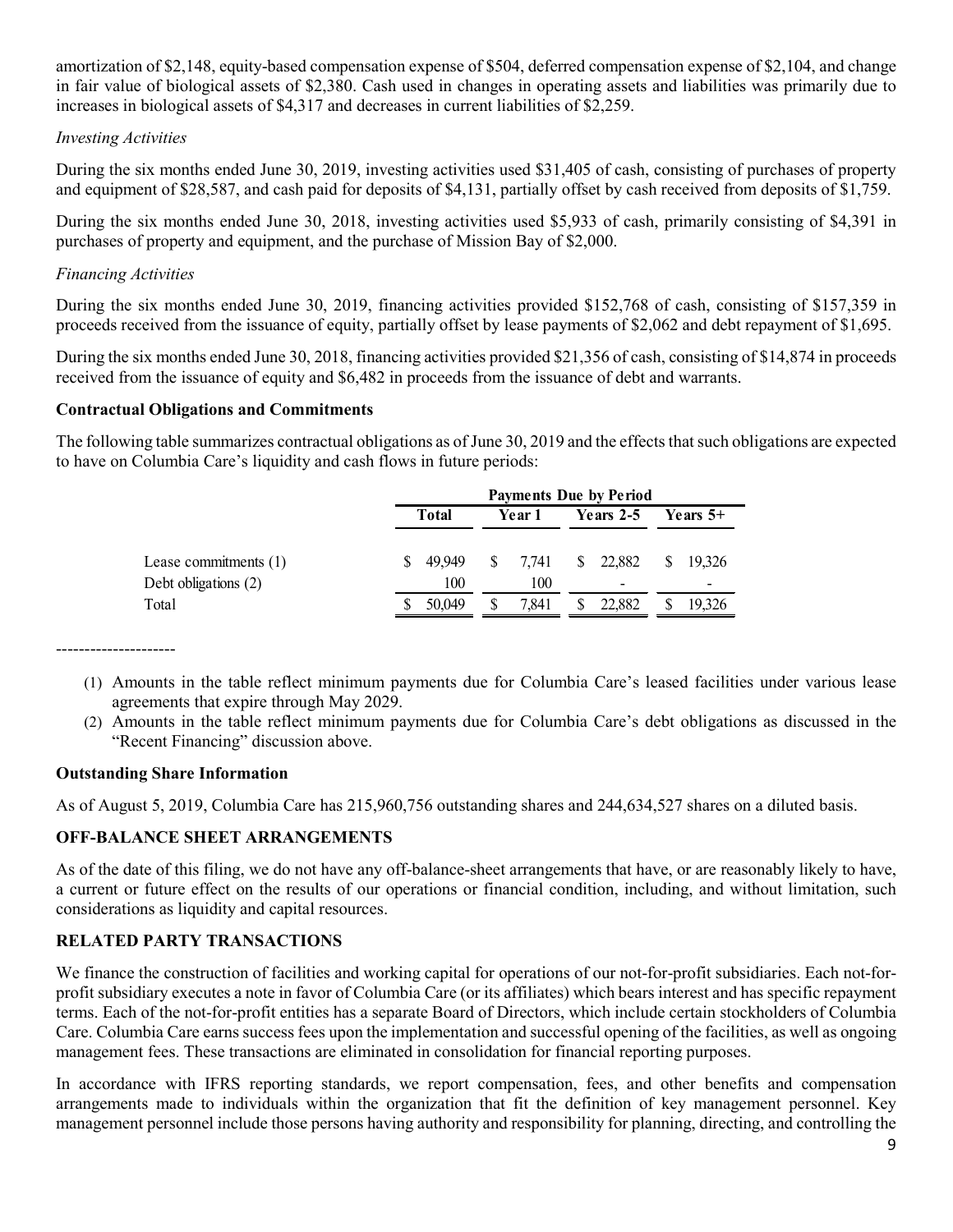activities of Columbia Care as a whole. Our key management personnel consist of executive and non-executive stockholders of Columbia Care's Board of Directors and corporate officers and/or companies controlled by those individuals.

Remuneration attributed to key management personnel during the three and six months ended June 30, 2019 and 2018, are summarized in the table below:

|                             |                                                                      | Three Months Ended |  |         | <b>Six Months Ended</b> |                      |  |       |  |
|-----------------------------|----------------------------------------------------------------------|--------------------|--|---------|-------------------------|----------------------|--|-------|--|
|                             | <b>June 30, 2019</b><br><b>June 30, 2018</b><br><b>June 30, 2019</b> |                    |  |         |                         | <b>June 30, 2018</b> |  |       |  |
| Salaries and benefits       |                                                                      | 846                |  | 316     |                         | 1.491                |  | 660   |  |
| Payments to managing owners |                                                                      | 173                |  | 199     |                         | 420                  |  | 399   |  |
| Equity-based compensation   |                                                                      | 1.025              |  | (1,891) |                         | 2,356                |  | (986) |  |
|                             |                                                                      | 2.044              |  | (1,376) |                         | 4.267                |  | 73    |  |

### **CHANGES IN OR ADOPTION OF ACCOUNTING PRACTICES**

The following IFRS standards have been recently issued by the IASB. We are in the process of assessing the impact of these new standards on future consolidated financial statements. Pronouncements that are not applicable or where it has been determined do not have a significant impact to Columbia Care have been excluded herein.

### *IFRS 16, Leases*

IFRS 16, *Leases* was issued by the IASB in January 2016. It replaced IAS 17, *Leases* for reporting periods beginning on or after January 1, 2019. We have adopted IFRS 16 retrospectively with the cumulative effect of initially applying the standard recognized at the date of initial application in accordance with paragraphs C7–C13. We apply the standard only to leases which were previously identified as leases under IAS 17 and IFRIC 4 in accordance with the practical expedient allowed under the standard. The leases within Columbia Care are comprised only of buildings, office leases and security equipment. The adoption of this standard results in almost all leases being recognized on the balance sheet, except for short-term and low-value leases. As at January 1, 2019, we recognized lease assets of \$35,070, a corresponding lease liability of \$35,737 and derecognized deferred rent of \$713 and prepaid expenses of \$46.

# *IFRIC 23, Taxes*

In June 2017, the IASB issued IFRIC 23, *Uncertainty over Income Tax Treatments*, aiming to reduce diversity in how companies recognize and measure a tax liability or tax asset when there is uncertainty over income tax treatments. The standard is to be applied to the determination of taxable profit (tax loss), tax bases, unused tax losses, unused tax credits and tax rates, when there is uncertainty over income tax treatments under IAS 12. We adopted IFRIC 23 as of January 1, 2019, with no significant impact to the consolidated interim financial statements on adoption of this IFRS.

### **CRITICAL ACCOUNTING ESTIMATES**

We make judgements, estimates and assumptions about the future that affect reported of assets and liabilities, and revenues and expenses. Actual results may differ from these estimates. The estimates and underlying assumptions are reviewed on an ongoing basis. Revisions to accounting estimates are recognized in the period in which the estimate is revised if the revision affects only that period or in the period of the revision and future periods if the review affects both current and future periods.

The preparation of our consolidated financial statements requires us to make judgments, estimates and assumptions that affect the application of policies and reported amounts of assets and liabilities, and revenue and expenses. Actual results may differ from these estimates. The estimates and underlying assumptions are reviewed on an ongoing basis. Revisions to accounting estimates are recognized in the period in which the estimate is revised if the revision affects only that period or in the period of the revision and future periods if the review affects both current and future periods.

Significant judgments, estimates and assumptions with the most significant effect on the amounts recognized in the consolidated financial statements are described below.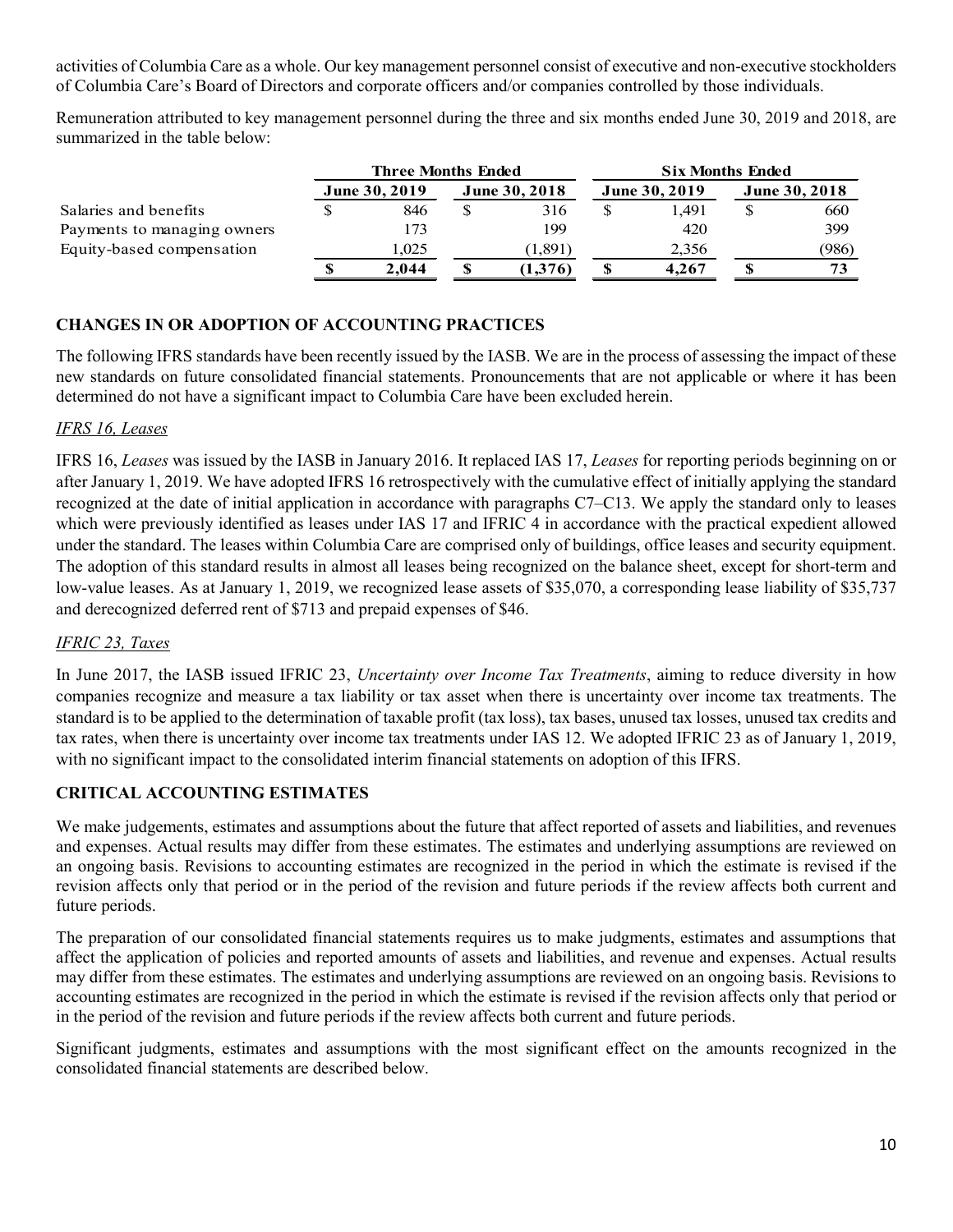# *Estimated Useful Lives and Depreciation of Property and Equipment*

Depreciation of property and equipment is dependent upon estimates of useful lives which are determined through the exercise of judgment. The assessment of any impairment of these assets is dependent upon estimates of recoverable amounts that consider factors such as economic and market conditions and the useful lives of assets.

# *Estimated Useful Lives and Amortization of Intangible Assets*

Intangible assets that have indefinite useful lives are not subject to amortization and are tested annually for impairment, or more frequently if events or changes in circumstances indicate that they might be impaired.

We did not have any intangible assets subject to amortization as of June 30, 2019.

### *Biological Assets*

Biological assets, consisting of unharvested cannabis plants, are dependent upon estimates of future economic benefits resulting from past events to determine the fair value through an exercise of significant judgment by us. In estimating the fair value of an asset or a liability, we use market observable data to the extent it is available. When market observable data is not available, we engage qualified third-party valuation consultants to perform the valuation. With respect to certain biological assets, where there is no active market for the unharvested produce, the valuation committee arrives at the fair value by way of a reverse analysis, working from the value of the inventory.

Our biological assets are unharvested cannabis plants and are presented at their fair values less costs to sell up to the point of harvest. We determine the fair value of biological assets using a specific valuation technique that incorporates interdependent estimates and assumptions including the stage of growth of the cannabis plant, selling and other fulfillment costs, average selling prices, and expected yields for the cannabis plants to determine the weighted average fair value deemed cost per gram.

The valuation of biological assets is based on a market approach where fair value at the point of harvest is estimated based on future selling prices less the costs to sell at harvest. For in process biological assets, the estimated fair value at point of harvest is adjusted based on the plants' stage of growth. Stage of growth is determined by reference to days remaining to harvest over the average growth cycle.

Our estimates are subject to changes that could result from volatility of market prices, unanticipated regulatory changes, harvest yields, loss of crops, changes in estimates and other uncontrollable factors that could significantly affect the future fair value of biological assets.

These estimates include the following assumptions and are based on historical information:

- i. Selling prices per gram were determined by estimating average selling price for each respective period. Average selling price for the six months ended June 30, 2019 and the year ended December 29, 2018 was \$14.15 and \$13.85 per gram, respectively;
- ii. The stage of plant growth at which point of harvest is determined. As of June 30, 2019, and December 29, 2018, the biological assets were on average 51% and 48% completed, respectively;
- iii. Selling and other fulfillment costs were determined by estimating the average cost per gram, which was \$2.22 and \$2.27 per gram and equivalent gram of cannabis sold as of June 30, 2019 and December 29, 2018, respectively;
- iv. Expected yield per plant varies by strain and is estimated through historical growing results or grower estimate if historical results are not available. Average yield per plant as of June 30, 2019 and December 29, 2018 was 186 grams per plant and 175 grams per plant, respectively.

# *Non-controlling Interests*

Non-controlling interests are classified as a separate component of equity in Columbia Care's consolidated statement of financial positions and statements of stockholders' equity. Net income (loss) attributable to noncontrolling interests are reflected separately from consolidated statement of profits and losses net income (loss) in the consolidated statements of comprehensive loss and stockholders' equity. Any change in ownership of a subsidiary while the controlling financial interest is retained is accounted for as an equity transaction between the controlling and non-controlling interests. In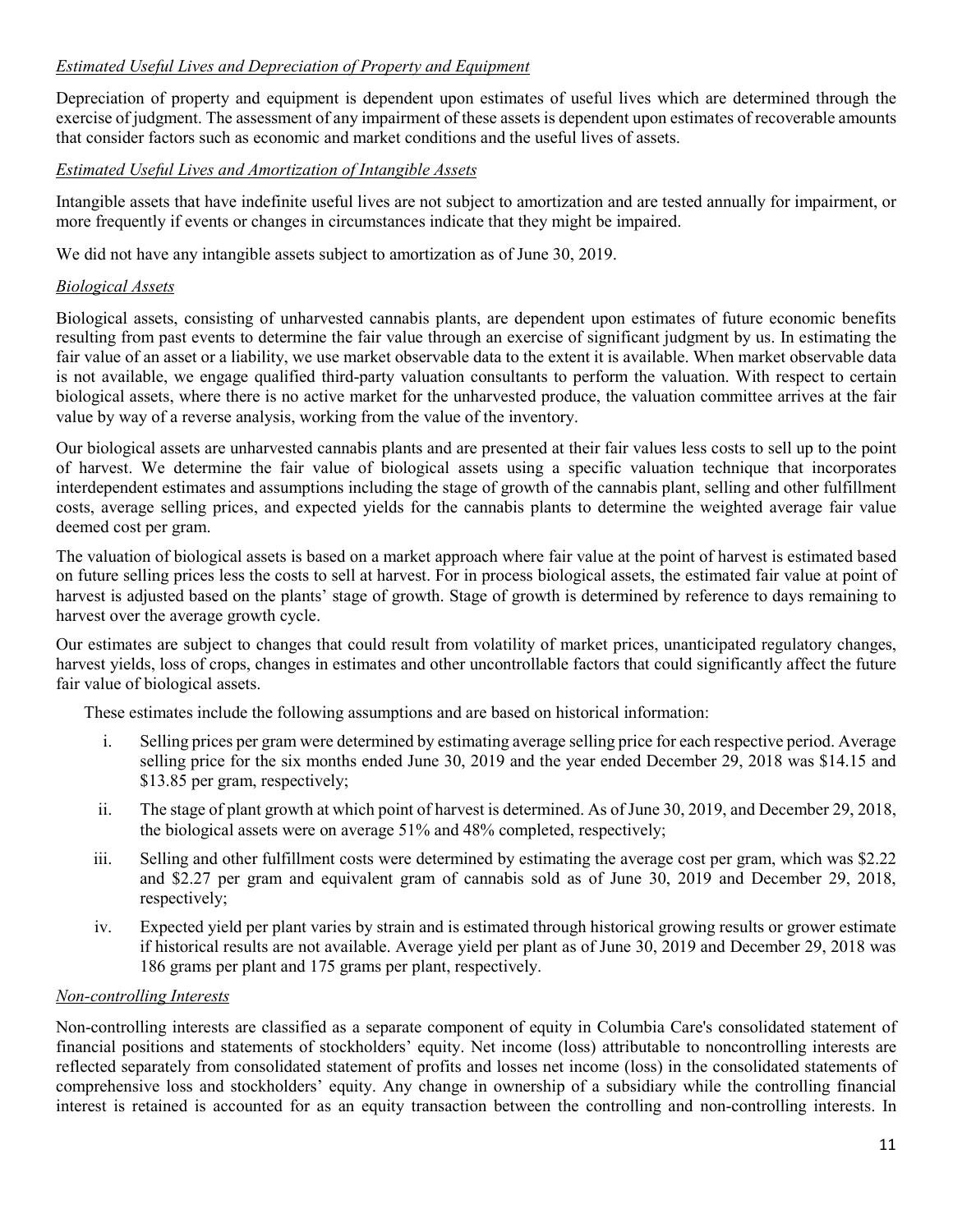addition, when a subsidiary is deconsolidated, any retained non-controlling equity investment in the former subsidiary will be initially measured at fair value and the difference between the carrying value and fair value of the retained interest will be recorded as a gain or loss.

### *Share-based Payment Arrangements*

We estimate the fair value of each share-based award on its measurement date using either the current market price of the stock, the Black-Scholes option valuation model or the Monte Carlo Simulation valuation model, whichever is most appropriate and includes an estimate of the awards that will be forfeited. The Black-Scholes and Monte Carlo Simulation valuation models incorporate assumptions such as stock price volatility, the expected life of options or awards, a risk-free interest rate and dividend yield. Changes in assumptions used to estimate fair value could result in materially different results.

# *Deferred Tax Asset and Valuation Allowance*

Deferred tax assets, including those arising from tax loss carry-forwards, requires management to assess the likelihood that Columbia Care will generate sufficient taxable earnings in future periods in order to utilize recognized deferred tax assets. Assumptions about the generation of future taxable profits depend on management's estimates of future cash flows. In addition, future changes in tax laws could limit the ability of Columbia Care to obtain tax deductions in future periods. To the extent that future cash flows and taxable income differ significantly from estimates, the ability of Columbia Care to realize the net deferred tax assets recorded at the reporting date could be impacted.

## **FINANCIAL INSTRUMENTS AND FINANCIAL RISK MANAGEMENT**

Our financial instruments consist of cash and cash equivalents, accounts payable, accrued expenses and long-term debt. The fair values of cash, accounts payable and accrued expenses approximate their carrying values due to the relatively shortterm to maturity. Columbia Care classifies its cash as fair value through profit and loss (FVTPL) and accounts payable, accrued expenses and long-term debt as other financial liabilities. The fair value of cash and cash equivalents is based on level 1 inputs of the fair value hierarchy.

Financial instruments recorded at fair value are classified using a fair value hierarchy that reflects the significance of the inputs to fair value measurements. The three levels of contained within the hierarchy are:

Level 1 – Unadjusted quoted prices in active markets for identical assets or liabilities;

Level 2 – Inputs other than quoted prices that are observable for the asset or liability, either directly or indirectly; and

Level 3 – Inputs for the asset or liability that are not based on observable market data.

Our assets measured at fair value on a nonrecurring basis include investments, long-lived assets and indefinite-lived intangible assets. We review the carrying amounts of such assets whenever events or changes in circumstances indicate that the carrying amounts may not be recoverable or at least annually, for indefinite-lived intangible assets. Any resulting asset impairment would require that the asset be recorded at its fair value. The resulting fair value measurements of the assets are considered to be Level 3 measurements.

### **Financial Risk Management**

We are exposed in varying degrees to a variety of financial instrument related risks. Our risk exposures and the impact on our financial instruments is summarized below:

### *Credit Risk*

Credit risk is the risk of a potential loss to us if a customer or third party to a financial instrument fails to meet its contractual obligations. The maximum credit exposure at June 30, 2019 and 2018, is the carrying amount of cash and cash equivalents, accounts receivable and notes receivable. We do not have significant credit risk with respect to our customers. All cash deposits with regulated U.S. financial institutions.

We provide credit to its customers in the normal course of business and has established credit evaluation and monitoring processes to mitigate credit risk but has limited risk as the majority of our sales are transacted with cash. Through our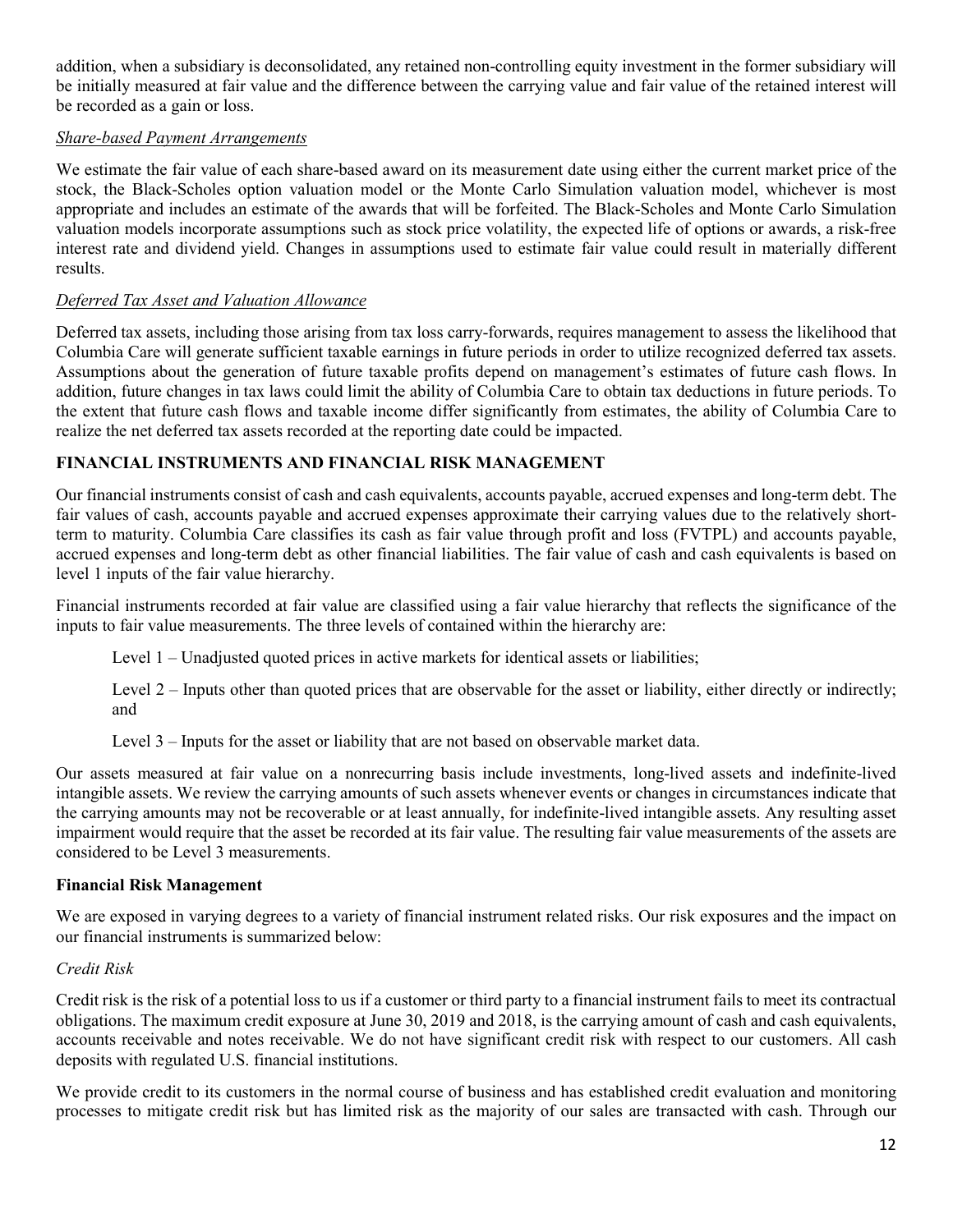recently introduced Columbia Care National Credit program, we provide credit to customers in certain markets in which we operate.

# *Liquidity Risk*

Liquidity risk is the risk that we will not be able to meet our financial obligations associated with financial liabilities. We manage liquidity risk through the management of our capital structure. Our approach to managing liquidity is to estimate cash requirements from operations, capital expenditures and investments and ensure that we have sufficient liquidity funds our ongoing operations and to settle obligations and liabilities when due.

We expect to incur increased expenditures related to acquisition related costs, marketing and selling expenses and capital expenditures as we expand our presence in current markets and expand into new markets.

To date, we have incurred significant cumulative net losses and we have not generated positive cash flows from our operations. We have therefore depended on financing from sale of our equity and from debt financing to fund our operations. In the near term, we expect our operating cash flows to be impacted negatively by the establishment of operations in new markets, and we expect significant investments in property and equipment as we enter new markets and expand our operations in existing markets. Overall, we do not expect the net cash contribution from our operations and investments to be positive in the near term, and we therefore expect to rely on financing from equity or debt.

### *Market Risk*

In addition to business opportunities and challenges applicable to any business operating in a fast-growing environment, our business operates in a highly regulated and multi-jurisdictional industry, which is subject to potentially significant changes outside of our control as individual states as well as the U.S. federal government may impose restrictions on our ability to grow our business profitably or enact new laws and regulations that open up new markets.

### *Currency Risk*

Our operating results and financial position are reported in U.S. dollars in thousands. Financial transactions entered into could be denominated in currencies other than the U.S. dollar which would result in Columbia Care's operations being subject to currency transaction and translation risks.

As of June 30, 2019 and 2018, we had not entered into any financial transactions that were denominated in currencies different from our reporting currency, the U.S. dollar, except for proceeds from the issuance of shares in conjunction with our reverse takeover transactions. In conjunction with the settlement of our RTO, we recorded a realized foreign exchange gain of \$852 in other income (expense), net for the three and six months ended June 30, 2019. In addition, we had no hedging agreements in place with respect to foreign exchange rates. We have not entered into any agreements or purchased any instruments to hedge possible currency risks at this time.

### *Interest Rate Risk*

Interest rate risk is the risk that the fair value or future cash flows of our financial instrument will fluctuate because of changes in market interest rates. Our cash deposits bear interest at market rates. Our loan agreements have fixed rates of interest and therefore expose us to a limited non-cash interest risk.

# *Price Risk*

Price risk is the risk of variability in fair value due to movements in equity or market prices. We are subject to risk of prices of our products due to competitive or regulatory pressures.

### **Risk Factors**

For a detailed description of risk factors associated with Columbia Care, refer to the "Risk Factors" section of our Prospectus, which is available on SEDAR at www.sedar.com.